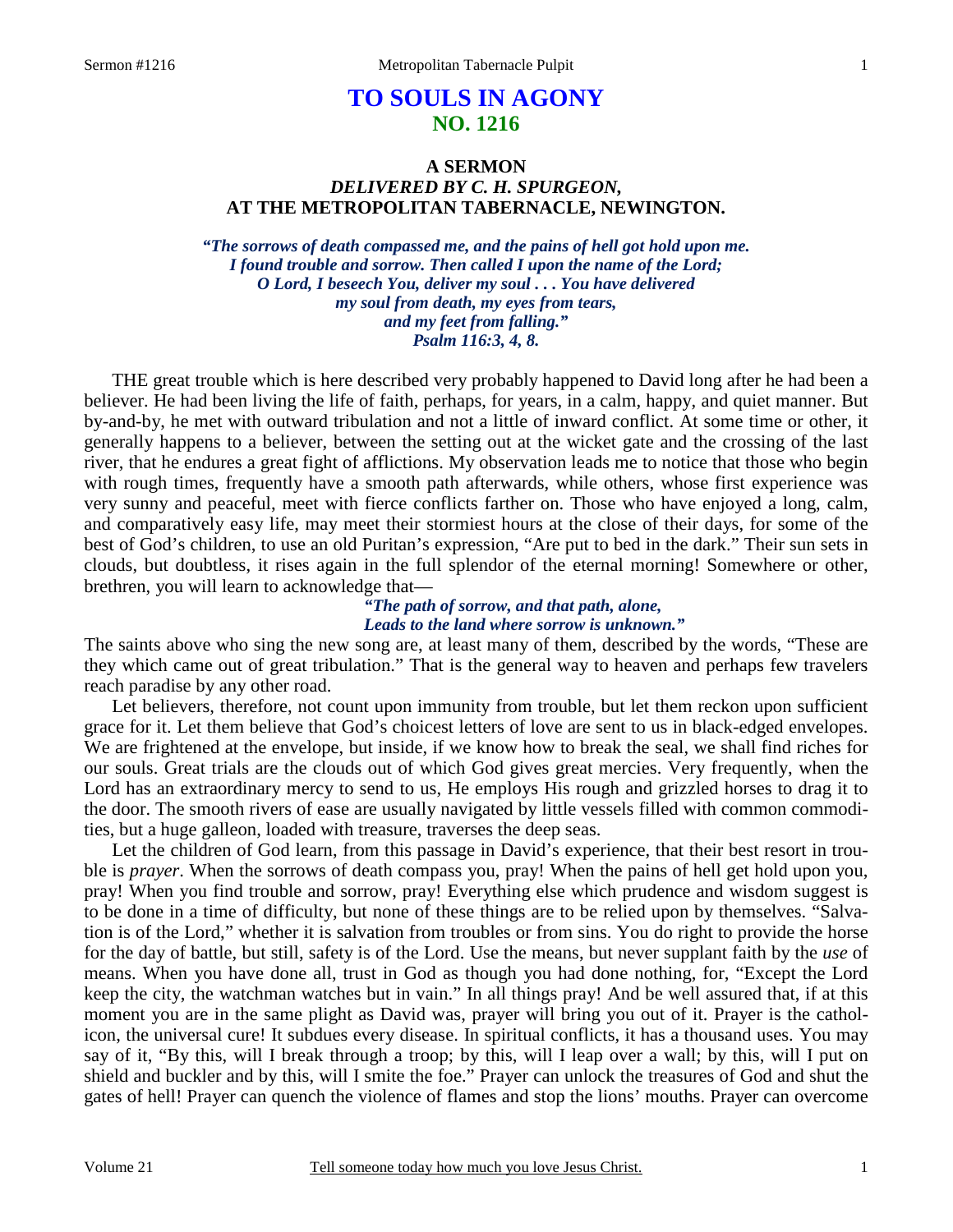heaven and bend omnipotence to its will. Only pray, brethren, believingly and in the name of the Well-Beloved, and answers of peace must be given to you.

 I intend, this evening, to use the text with another view. I mean to accommodate it, as I think lawfully, and to use it as a description of the condition of an awakened sinner. To sinners under conviction, I would address myself, for I know there are such in the congregation. I was glad to hear their cries the other night and I hope, with that, the Lord means to bless them and bring them into liberty. We shall speak, first, of *this poor soul's condition.* Then, of *his course of action;* and then, of *the deliverance he obtained*.

**I.** First, here is THE WRETCHED CONDITION into which many a poor awakened soul has been brought.

 But let me, before I proceed further, say, that if any of you are believers in Christ and have not felt all that I speak of, you are not to condemn yourselves because of it. There are many maladies in the world. If I am describing a sickness and the way in which the physician cures it, you must not say, "I am surely wrong, for I never felt that phase of the disease." That does not matter. No man suffers all maladies. If you are resting only upon Jesus, do not disturb yourself—that which I am about to utter is not meant for your disturbance, but for other people's comfort.

 From our text, I remark that many a troubled conscience *feels the sorrows of death.* That is to say he is the subject of griefs similar to those which beset men on their dying beds. I have passed through this state, myself, and I shall, therefore, describe it the more feelingly. What are the sorrows of death?

 One of the sorrows of a sinner's death is *the retrospect*. The dying sinner looks back and sees nothing in his life that yields him comfort. He could wish that the day had been darkness in which it was said that a child was born into the world, for he feels that his existence has been a blank and worse than that, an insult to God and the cause of misery to himself. He cannot see a bright or hopeful spot in his whole history. So, too, the man truly awakened weeps over a dreadful past and laments because all is evil and the very things he once gloried in are tarnished. He sees that to have been sin, which before he thought to have been righteousness! And he bemoans himself, saying within his heart, "Would God I had never been born." Many an awakened man has said, as John Bunyan did, that he wished he had been a frog or a toad, or a venomous serpent sooner than have been a man to have lived as he had lived. Are you feeling, dear friend, or have you ever felt that sorrow of death? Some of us have felt it keenly.

 Another sorrow of death is grief over *the present*. The man lies tossing to and fro upon his deathbed and all his glory and beauty are gone. The bloom of health has departed from him. He is a very different man from what he was in the days of his agility and vigor—and he knows it. So is it with the sinner—he feels the pining sickness of sin consuming him as the moth consumes a garment. His moisture is turned into the drought of summer. His glory is as a faded flower and the excellence of his flesh, in which he boasted and said that he was no worse than others and perhaps, was even better, is now passed away. The Spirit, when He blows upon man, finding all flesh to be grass, withers it all up—and so He destroys the glory of man's estate and makes his excellency decay till the man is sick to death of himself. The dying man also sees all his strength departing. Perhaps he thinks, like Samson, to shake himself as at other times, but he is mistaken. The limbs that bore him to his bed fall under him and the hand with which he labored drops palsied by his side. The very eyelids scarcely can drop to form a curtain from the light, or lift themselves to admit the blessed beams of the sun. The golden bowl is breaking and the silver cord is being snapped. It is just so with an awakened sinner. He feels death in his soul. He used to be able, as he thought, to do anything! His notion was that he could repent and believe, amend and reform and save himself whenever he liked. But now, the cold chill of death has come upon all his powers and he hears Christ, in mercy, saying, "Without Me you can do nothing. No man can come to Me unless the Father, which has sent Me, draw him." A man experiences a dreadful paralysis in his soul when he is really and thoroughly awakened. The Spirit of God is making sure work of his conversion! He sees his beauty faded and his strength departed and thus, the sorrows of death get hold upon him.

 Another present sorrow of death is the discovery that friends are no longer of any service. The dying man must leave wife and children. They would gladly accompany him, but they cannot. That dear wife would be willing to dare death, itself, if she might still continue the companion of the man whom she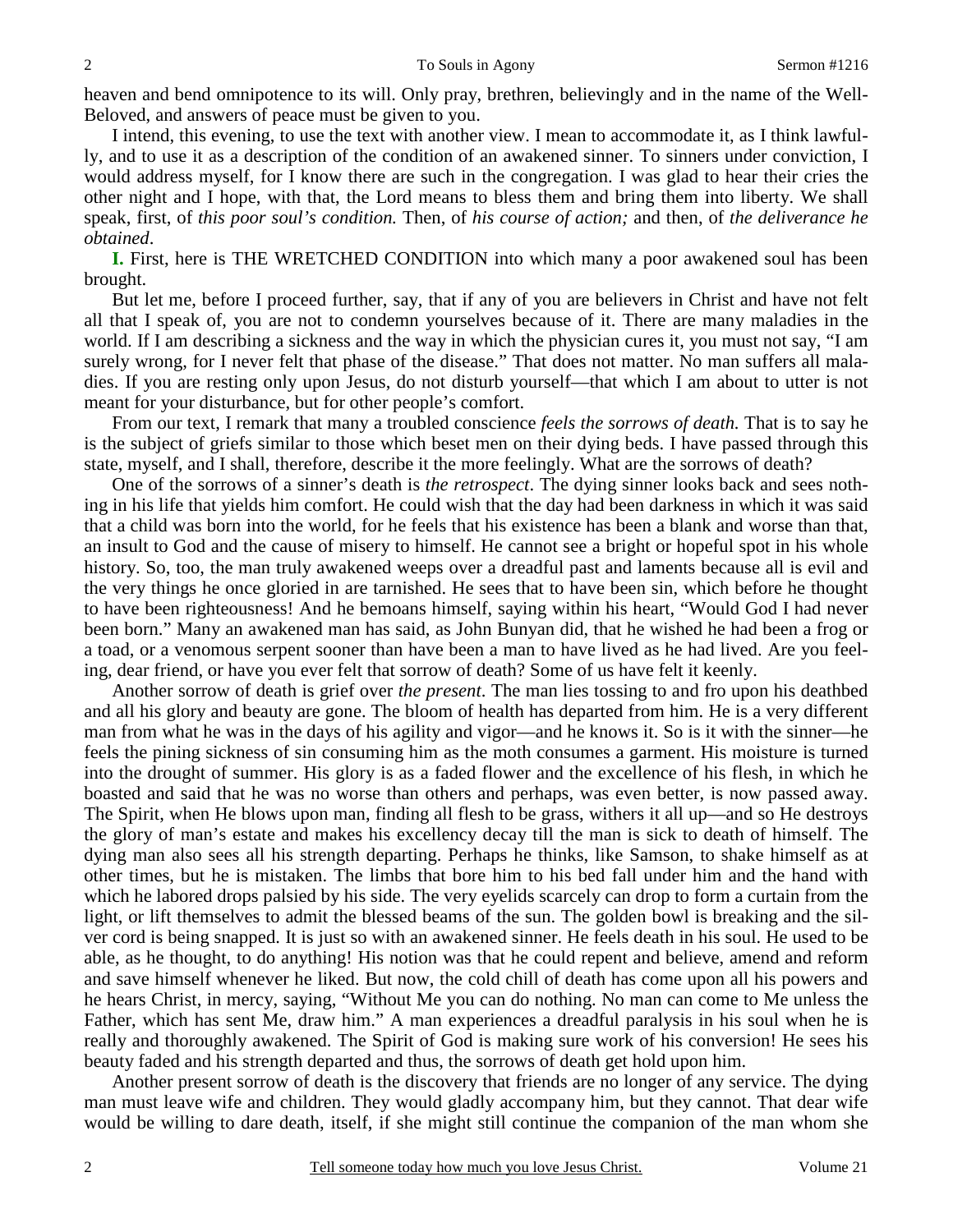#### Sermon #1216 To Souls in Agony

has loved, but it must not be. The fondest affection cannot help, now. The awakened sinner discovers precisely the same thing with regard to spiritual help. He would have looked to a priest, but he dares not. He would have looked to his minister, but he knows that if he did, he would be disappointed. He finds emptiness written upon every creature, so far as his soul's necessities are concerned. His sore is too terrible for any man to find a plaster, his wound too deep for any human hand to close it up. The sorrows of death, in this respect, compass him.

 Perhaps the worst sorrow about the death of an ungodly man is *the prospect*. The past is black, but blacker, still, the future. The present is gloomy, but oh, the darkness, which may be *felt*, which environs the hereafter! The dying man shudders at the awful future and so does the awakened sinner. He dares not go forward! He is afraid and a dreadful sound is in his ears. I, myself, before I obtained mercy, was afraid lest every tuft of grass I trod on should open beneath my feet and swallow me up. So did sin press upon me, that I should not have been astonished if I had met, in my daily walks, an angel, as Balaam did, with a drawn sword! And if he had said to me, "You are doomed forever for your sin," I could only have been dumb before him, or confessed the justice of the sentence. Thus does many a sinner feel the sorrows of death compass him. They are all around him—those sorrows of the past, the present, and the future.

 The description becomes yet more graphic in the next sentence. *Awakened sinners sometimes feel what they describe as the pains of hell.* Not that any living man does endure the pains of hell to the extent which they are suffered in hell, but still a dreadful foretaste of those pains may be experienced, and sometimes is experienced, by an awakened conscience. What are these pains of hell?

 First, there is the pain of *remorse*. Before the soul believes in Christ, it has no repentance, but it suffers remorse—a sorrow for sin because of its penalty! It is a dreadful horror of having lived such a life because it sees that it must be punished for that life, and that God, the infinitely just, must take vengeance upon its transgressions. Remorse! Is not its tooth as sharp as that of the undying worm? Is not its burning as the fires of Tophet? When we felt it, we cried, "My soul chooses strangling rather than life!" If God, in mercy, did not stay the soul with some little wavering hope, even before it comes to faith in Jesus, surely the spirit of man would utterly fail under a remorseful sense of sin!

 One of the pains of hell is a sense of *condemnation*. The lost souls are called the "Damned"—in other words, *the condemned*. Assuredly, before we believed in Jesus, some of us felt that we were condemned. "Cursed is everyone that continues not in all things that are written in the book of the law to do them." I remember how that curse howled through my soul like the tempest shrieking among the shrouds of a sinking ship. "Cursed is everyone that continues not in all things that are written in the book of the law to do them"—I knew that I had not continued in all things required by the law—and I knew that I was cursed! And then came this other text. It was the gospel side of the same terrible blast—"He that believes not is condemned already"—*condemned already—*"because he has not believed on the Son of God." When two such winds, as those two texts, meet each other, it is enough to sweep the poor frail tenement of manhood to a ruin like that which overthrew the house in which the sons of Job were met to feast! Oh, brethren, it is no little thing—let those who know it assure you—to have felt the pains of hell!

 Perhaps one of the acutest pangs of an awakened conscience is a sense of *hopelessness*, a terrible despair, unalleviated by any prospect of improvement in the future. We were driven to that, too, some of us. All hope of our being saved was lost. There was, sometimes, a little twinkling ray of light which seemed to say, "Jesus came to seek and to save sinners." But we could not even see that lone star at all times, for we thought that He did not come to seek and to save such sinners as *we* were and moreover, since we had rejected Him before, we feared that His mercy was clean gone forever! How despairingly was I known to harp upon that thought! I now wish I had not done so, but I know that some others do it and I would speak to their experience. May God deliver their frail boats from the whirlpools of despair, that awful whirlpool which has sucked down so many!

 There is another pang of hell which the awakened feel and that is *a crushing sense of misery*. Though not in hell yet—and blessed be God you will not be—yet some of you feel almost as wretched as if you were there, for remorse, intensified by a sense of condemnation and lashed by despair, creates a dreadful storm within your soul, till your heart cries out—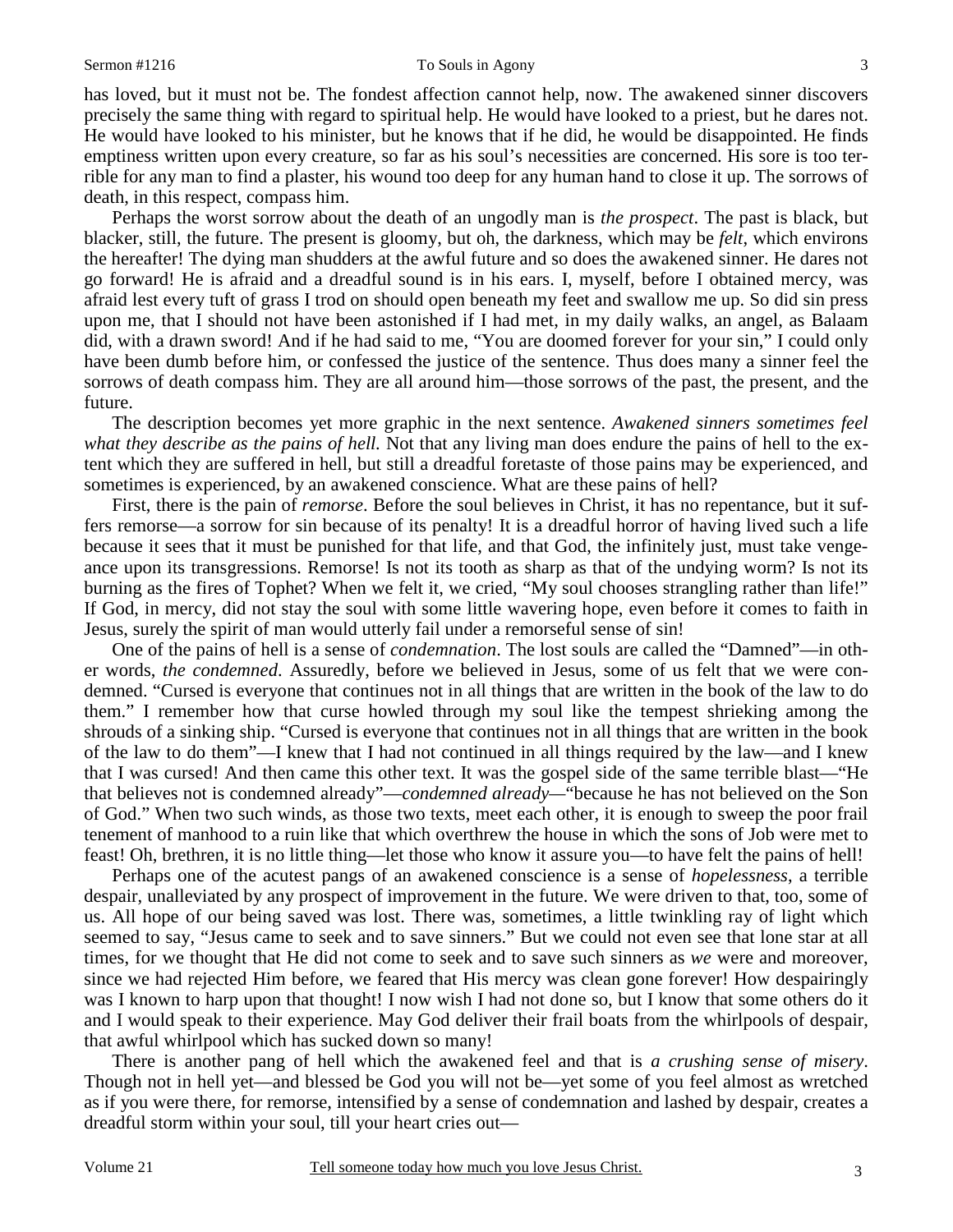*"At noise of Your dread waterspout Deep unto deep does call! Your breaking waves go over me, Yes, and Your billows all. I am cast out from Your sight: I seek You, but I cannot find You: I cry after You, but You hear me not."* 

Then is the soul smitten, indeed. Read the books of Job and Jeremiah and you will see what broken hearts can suffer. Those books were not written for people in olden times only, but they declare the present experience of many a seeker after Christ—and thus they oftentimes render comfort to poor souls when no other portion of God's Word seems to have a single syllable to speak to them.

 Thus I have taken two great sentences of the text—"The sorrows of death compassed me" and "The pains of hell got hold upon me." But the case was worse than this, for *the poor soul felt no alleviation*  and knew of no escape. These things were, by themselves, unsoftened. They were left in all their terror—the gall was unmixed, the vinegar undiluted. Notice the language. "The sorrows of death *compassed me*." It is a very strong word. When hunters seek their prey, they form a circle around the poor animal that is to be destroyed. The poor panting creature looks to the right, but a man with a spear is there. He looks to the left and there are the dogs. Before and behind him are more spearmen, more hounds, more hunters—there is no way of escape. So does an awakened soul discern no rescue, no loophole by which it may be delivered.

 The text says, "The pangs of hell *got hold upon me*." "Got hold." As if the jaws of the lion had really gripped the lamb, or the paws of the bear were hugging the poor defenseless sheep. "Got hold upon me." As though God's terrible sergeant from the court of justice had laid his hand upon his shoulder and said, "I arrest you in the name of God to lie in hell's prison and perish forever." Many a soul has felt that and felt, also, that it could not get away from the terrible grip. Some who know nothing of contrition and heartbreak inquire, "Why don't they get out of such bondage?" Ah, but if you were in that condition, such a question would grieve, if not exasperate you! I have known persons put a great many questions to troubled hearts which they, themselves, could not answer if they were in their state. Do you ask a man who has had both his legs broken, and lies across the rails of the railway—why do you not walk home? Why does he not walk home? Say, rather—why do you ask such a foolish question? When a poor soul is broken to pieces and despairing, tell him what Christ did for him and say very little about what he ought to do! You will never comfort the desponding man by telling him his duty. Speak, rather, of Jesus' love! Poor souls, they are so disturbed and tossed about that they can do nothing! Tell them what Jesus has done! That is the way to bring light to their souls.

 Once more, the psalmist felt *no comfort from any exertion that he made*. That takes in the last sentence of the text's description. "I found trouble and sorrow," so that he looked for something, but the only result of his search was that he found trouble and sorrow. Do you remember, beloved believer, in the days when you were under bondage on account of sin—how you bound yourself apprentice to Moses to work out your own salvation by your own goodness? What did you get? Surely you found trouble in the work and sorrow as its wages! You were like a horse at a mill—the whip was used very freely upon you, but it brought you nothing except a sense of failure—a conviction that all you had done was rather a provocation of God by setting up an antichrist of your own righteousness. There was no help towards atonement for your sin. You found trouble and sorrow. Perhaps you went to Mr. Legality, and he and his son, Mr. Morality, did what they could for you. But if you were really awakened, all that you got from them was trouble and sorrow. That was the whole result of it. It is just possible that you went over the road to the ceremonial shop—attended one of the ritualistic jogs-houses and went through the performances there. And then you were told that a priest could absolve you and an outward form and ceremony could quiet your mind. Ah, if you were a living soul you found only trouble and sorrow in all that foolery! And now you have come to look upon it with intense contempt—as the most intolerable imposture of any age since man began to seek out many inventions! Vain is it to harp to a hungry belly, or dance to a broken limb! And equally a mockery are all the posturing and lies of Romanism to those whose hearts bleed for sin—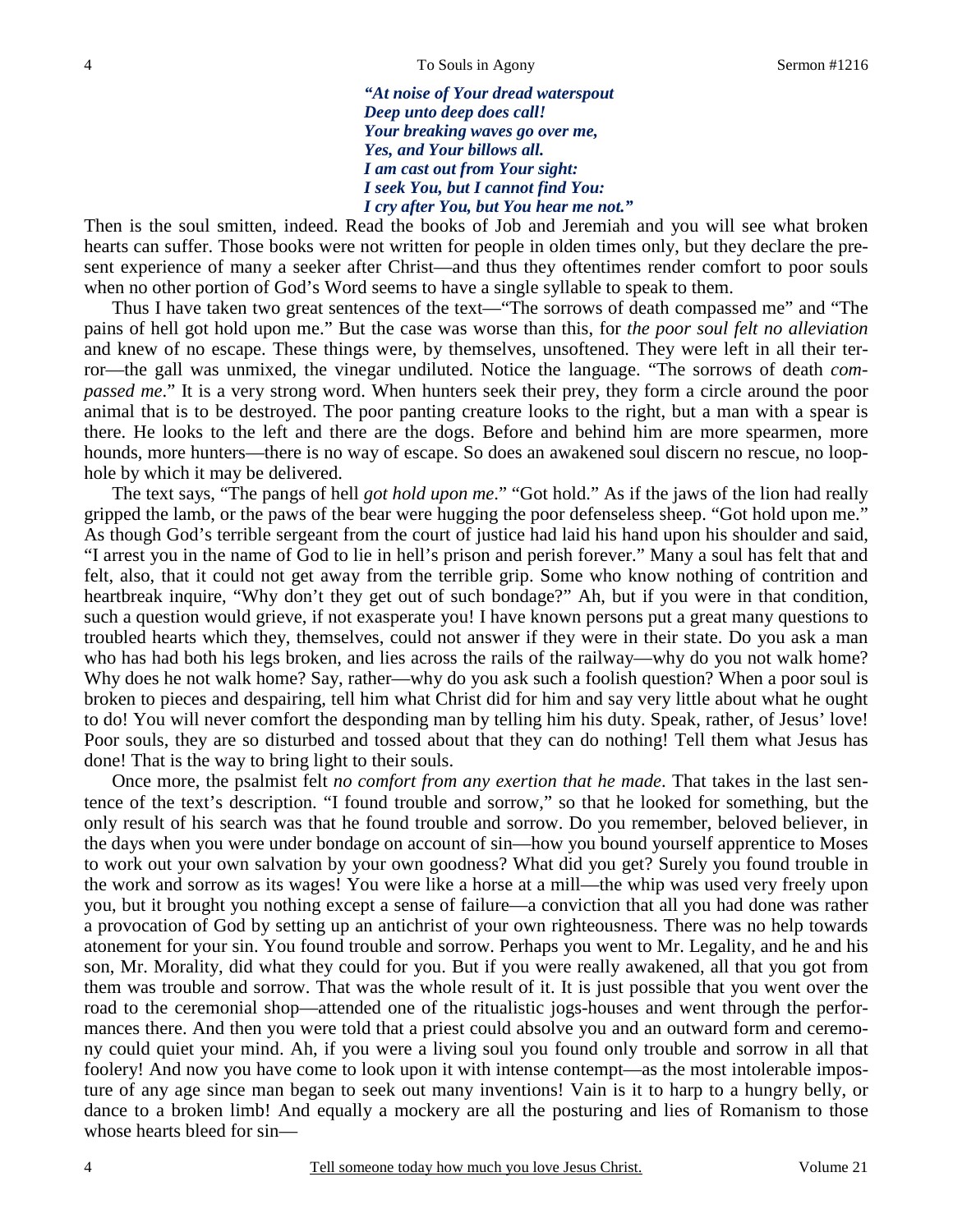#### Sermon #1216 To Souls in Agony

#### *"None but Jesus, none but Jesus, Can do helpless sinners good."*

If they look elsewhere, they will find trouble and sorrow, and nothing more.

 Assuredly, this a pretty pass to be brought to. What is to be done? What is to be done? Sinner, there is *nothing* to be done! At least, nothing which *you* can do. You are shut up to be saved by Jesus, or to be lost! I liked the remark of a good brother from this platform the other day, when he said that gospel ministers were fishers and that we were to fish with nets. It was all a mistake that we were to catch people with bait—that was angling—and there was nothing about angling in Christ's commission. We are to fish with nets. Now, what is a net for? The net is to shut the fish up. It goes under them, around them, everywhere—and shuts them up so that they cannot get out. That is exactly what God does with poor sinners whom He means to save! He shuts them right up. He puts the net round them and they cannot get out. Only when the net quite encloses his fish can the gospel fisherman get them out of the sea of sin and lift them into the boat where Jesus sits! We must get the net right round them—shut them up by the law that they may be brought to Christ.

 Every avenue of escape is closed against you forever, sinner, except one—and that is Christ, who says, "I am the door." There is no other door, neither upwards nor downwards, to the right nor to the left, before nor behind! You are ruined and destroyed, O sinner, and you must perish if left to yourself! There is none in earth, or heaven, that can help you, save one; and O, if the Lord will lead you to look to Him, what a blessed thing it will be!

**II.** That brings us to the second part of our discourse, which is to speak about the awakened sinner's COURSE OF ACTION. "*Then called I upon the name of the Lord*."

 What did he do? First, *he called—*called upon God's name, invoked Him, spoke to Him, lifted up his heart, and lifted up his voice—called as a man might do who is lost in a fog and calls to a neighbor, hoping to hear a voice that will guide him. Or as one who is far away in the bush of Australia and gives a call in the hope that some human voice may respond to it. This call is often described as a cry—a natural, simple, authentic, unpleasant, but most effectual style of expressing our distress. Oh, sinner, if God has really been at work with you and you are where I have been describing, you will call to God *now*! Your heart will cry to God at once! Tears will speak for you, sighs will speak for you. Your heart, in its *silence,* will speak unto God and call upon His name!

 Now, notice he says, "Then called I upon the name of the *Lord*.*"* There will be no more calling upon ministers, or calling upon priests, or calling upon yourself, but "Then called I upon the name of the Lord." The sinner had forgotten the Lord till then, and now the Lord came to his remembrance. "When he came to himself he said, How many hired servants of my father have bread enough and to spare?" Thus his father came to the prodigal's remembrance. When we get among the swine and would gladly fill our bellies with their husks, but cannot, *then,* we begin to pray to God whom we have forgotten. "Then called I upon the name of the Lord." Now, what better could he do, for who could help him if the sorrows of death compassed him? Who but He who overthrew death and vanquished the grave? Who can help us, when the pains of hell get hold upon us, but He who has passed through the pains that were due us for the death penalty—and who has cast both death and hell into the lake of fire? Who can help the hopeless one so well as the Conqueror of death and hell? Who can sympathize like the Lord? The Lord Jesus, Himself, has known the sorrows of death and therefore, He is touched with compassion for the sons of men. Is He not the Son of Man, Himself, tempted in all points like as we are, yet without sin? Poor sinner, I tried to shut you up, but now, I set before you an open door! Call upon the name of Him who knows your condition, is able to meet it, and to deliver you!

 When did he call? That is the important point in this text. "*Then* called I upon the name of the Lord." *Then*. Was that the first time in his life? Perhaps it was. Begin at once, O sinner! Notice, he says, "The sorrows of death compassed me, and the pains of hell got hold upon me. I found trouble and sorrow. Then called I upon the name of the Lord." When his condition was at its very worst, then he called upon God. Why did he not stop till he became better? He knew that delays are dangerous. "*Then* called I." Had he tarried till he was better, he would never have called at all, but he called then and though it was the first time, he was not ashamed to break the ice, or if he *was* ashamed, he did it anyway and succeed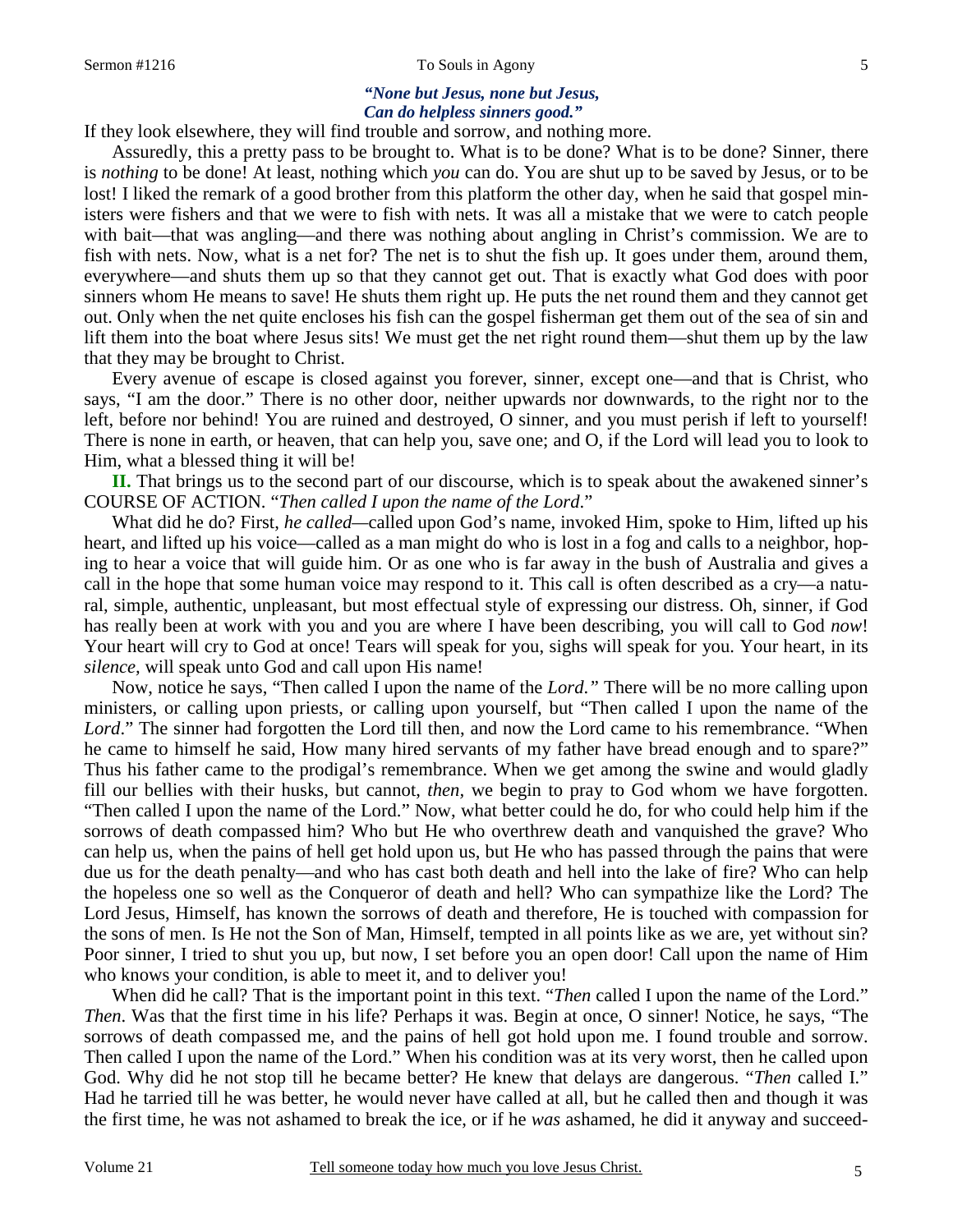ed! Suppose that you never, till this night, did ever look to your heavenly Father, and now it is the worst state of life with you that you were ever in. What then? Even now is the time for prayer! Now you need your God and now you may have your God! "*Then* called I." You see, he did not call upon God till God sent death and hell after him. He was a wandering sheep and so set on going astray that he would not come back till the two fiercest dogs that the Great Shepherd keeps had come after him! And then he came back with a passion!

 I half wish that God would send death and hell after some of you who never will come—that they might worry you and tear you—and make you return to the Great Shepherd. "*Then* called I." That is to say, when I could call on no one else; no sinner ever calls upon God till he finds that he has nowhere else to go! And yet the Lord receives these good-for-nothings! Although we only come because we have nowhere else to go, yet He will receive us! Into the port of sovereign grace no vessel ever runs except through stress of weather—when the sea is rough and the wind furious. When the tempest is on and the ship must go down or else—then Lord Will-Be-Will, who has held the helm before and said, "I will never enter that harbor"—is suddenly subdued and cries, "Oh for a gust of heavenly wind to blow us between the two red lights, right into the safe waters where we may ride at peace." I pray God to send a tempest after all of you Jonahs that you may be brought to the right place, after all, and landed safely on the shore of sovereign mercy. "Then called I upon the name of the Lord."

 And now, for his prayer. Here it is—"O Lord, I beseech You, deliver my soul." *A very natural prayer*, was it not? He just said what he meant, and meant what he said, and that is the way to pray! It is *a very short prayer*. Many a prayer is too long by at least 20 lines. It is smothered under a bed full of words. There are times when a Christian can pray from hour to hour—but it is a great mistake when brethren measure their supplications by the clock. The great matter is not how long you pray, but how *earnestly* you pray. Consider the life of the prayer rather than the length of the prayer. If your prayer reaches to heaven, it is long enough! What longer can it need to be? If it does not reach the Lord, though it occupied you for a week, it would not be long enough to be of use.

 It was *a humble prayer—*"O Lord, I beseech You." It is the language of one who is bowed in the dust. It was *an intense prayer—*"O Lord, I *beseech* You, deliver my soul." But I want you most of all to notice that it was *a scriptural prayer*. There are three great little prayers in Scripture—"O Lord, I beseech You, deliver my soul." "God, be merciful to me a sinner." And, "Lord, remember me when You come into Your kingdom." These are all contained in the Lord's prayer. "O Lord, I beseech You, deliver my soul," is, "Deliver us from evil." "God be merciful to me a sinner"—what is that, but, "Forgive us our trespasses"? And what is the prayer, "Lord, remember me when You come into Your kingdom," but that grand petition, "Your kingdom come"? How wonderfully comprehensive is that prayer which our Lord Jesus has given us for a model! All prayers may be condensed into it, or distilled from it.

 Let no person here say, "I am in the distress which you have described, but I cannot pray." Why not? "I have no words." You need no words—wordless prayers are frequently the best. "But I can only groan." Groan away, brother! "But I feel as if I could only sigh." Sigh, then! "My heart aches, but I do not know how to express myself." Do not express yourself—let your heart ache on—only let it ache up to God! Turn all your desires towards Him and let this be the intense pleading of your spirit—"O Lord, I beseech You, deliver my soul." You know we have a law that people must not beg in the streets. There is a man I know on a certain road who does not beg and yet begs. The police would not let him beg and therefore, he never begs at all—not he! It would be a slander to say of him that he begs! But he wears a pair of shoes through which you can see his toes and the side of his heel. You can spy his knees through his trousers. His cheeks are all sunken and his whole appearance is that of a consumptive man who must soon die. He has been consuming now for many years and dying daily most comfortably! I believe that if I were to say to him, "Are you a beggar?" he would reply, "Beggar? No, sir, certainly not! I never beg." Yet he is one of the most successful of beggars! His *looks* beg! His *rags* beg! His flesh begs! His weariness begs! His general air of sickness begs! Everything about him begs! He begs all over! That is the way to PRAY! Pour out your heart before the Lord, with or without words, as you find most easy but let your inmost heart be really full of desire! Be resolved about obtaining the blessing! Do as one did the other night, who said within himself, "I am a lost soul, but I will never rise from the side of this bed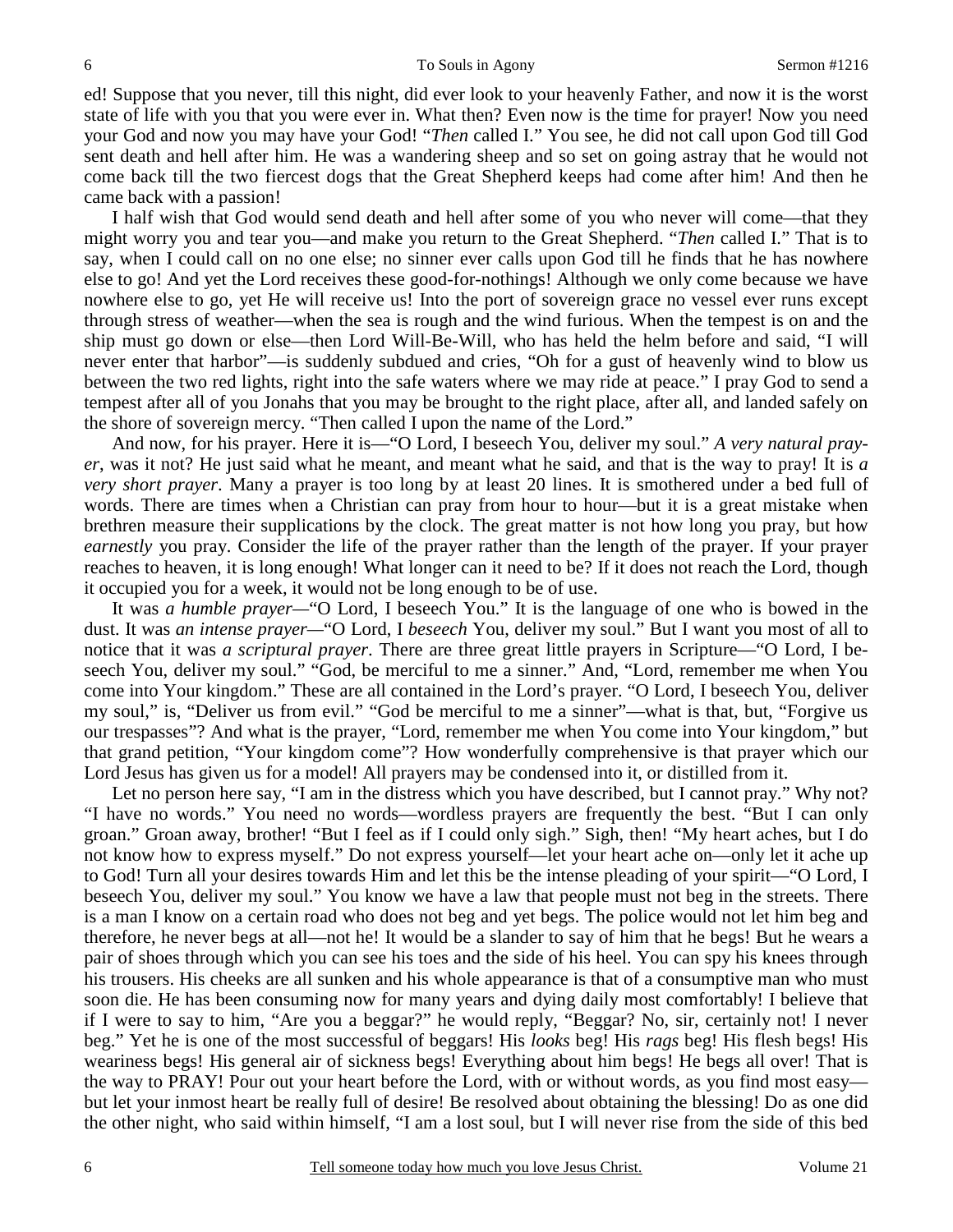till I find the Savior. I am determined to get forgiveness or die on my knees." He cried and groaned and won the day! We should not have liked to have heard his pitiful cries, for there was no beauty or elegance in his language and no music in his groans—but the Lord heard him and saved his soul!

 "O Lord, I beseech You, deliver my soul," is a prayer most congruous to the situation and in every way *suitable* to it! Oh, that all prayers were as suitable as this! This, then, is the wisdom of every poor distressed soul in its time of trouble. It must, by a simple faith in Jesus, breathe out its desire at the cross and say, "Jesus, Savior, save me now, and deliver my soul."

**III.** Our third point is DELIVERANCE and for this I refer you to the  $8<sup>th</sup>$  verse. This poor, pleading, doubting, trembling petitioner received *what he asked for*. He said, "O Lord, I beseech You, deliver my soul," and before long he sang, "You have delivered my soul." As the echo answers to the voice, so the Lord replied to his request. If you are asking for salvation with all your heart—with your eye on Christ's cross—you shall have it! If you cast yourself before Jesus and say to Him, "If I perish, I will perish at Your pierced feet," you shall not perish! If you sincerely cry for forgiveness, as the publican did, you shall go down to your house justified!

 Note, next, that while he had what he asked for, *it came from Him of whom he asked it—*"You have delivered my soul from death." We delight to ascribe salvation wholly to our Triune God! Some brethren are a little cloudy in their talk about man's salvation. But when you get to the inner experience of all true believers, they will always tell you that they did *not* save themselves and they agree that it was not by their own will or merit that they were saved, but by the sovereign grace of God, alone. The unrighteous may gain deliverance from themselves, or their fellow men, but those whom the Holy Spirit convicts of sin must be delivered by the Lord Himself—nothing short of a divine salvation will do for them. "You have delivered my soul from death." Mine was a case in which none could help me but Yourself, my God. My sorrows demanded omnipotent cordials—only the blood of Jesus and the balm of the Holy Spirit could comfort me!

 Note, again, that this blessing came consciously to him. "You *have* delivered my soul from death." He does not say, "I *hope* You have" but, "You have." "I know it, I am sure of it, I rejoice in it." And it is not, "I have shared the blessing in common with a great many and I hope that I have an interest in it." No, but, "You have delivered my soul from death. If there is not another saved man in the world, I am one." The faith which looks, alone, to Jesus is an appropriating grace and enables the soul to say, "He loved me and gave Himself for me." As a dear young friend said to me last Monday night, when I was speaking to her about her soul, "I came to see, sir, that Christ loved me as much as though there was not another man or woman in the world, and laid His life down in my place, as much as if there was not another sinner that needed His blood to be shed. When I got Christ all to myself, then, I rejoiced in Him and now," she said, "I want everybody else to have Him." It is just so. We must get Him, ourselves, with a holy greediness that fences Him about all for ourselves, and then, we shall cultivate a large-hearted love for souls and long that every other person may know the same precious Christ. So the psalmist, you see, got what he asked for—it came from Him of whom he asked it—and it came consciously *to him*.

 But I want you to notice one other thing. *He gained a great deal more than he asked for*. He prayed, "O Lord, I beseech You, deliver my soul," and God delivered his soul from death, his eyes from tears and his feet from falling. He asked for one thing, and he obtained it—and two other things besides—for it is our heavenly Father's way to do exceedingly abundantly above what we ask or even think. Blessed be His name!

 He gained *deliverance from death,* for souls can die though they cannot cease to exist. They die when separated from God, as Adam's soul died in the day when he ate of the forbidden fruit—and as all souls are dead, until by union to God, they are quickened into spiritual life. Through the grace of God, David was delivered from the spiritual death which reigns within and the eternal death to which it leads.

*His eyes were also cleared from tears*. Who is not free from sorrow when he is free from the fear of the death penalty? Forgiveness has joy at its heel wherever it comes!

 And then, having gained salvation and joy, the Lord gave him *stability*. Those feet that were so apt to slide were set fast and the fear of future apostasy was removed by the gracious securities which God